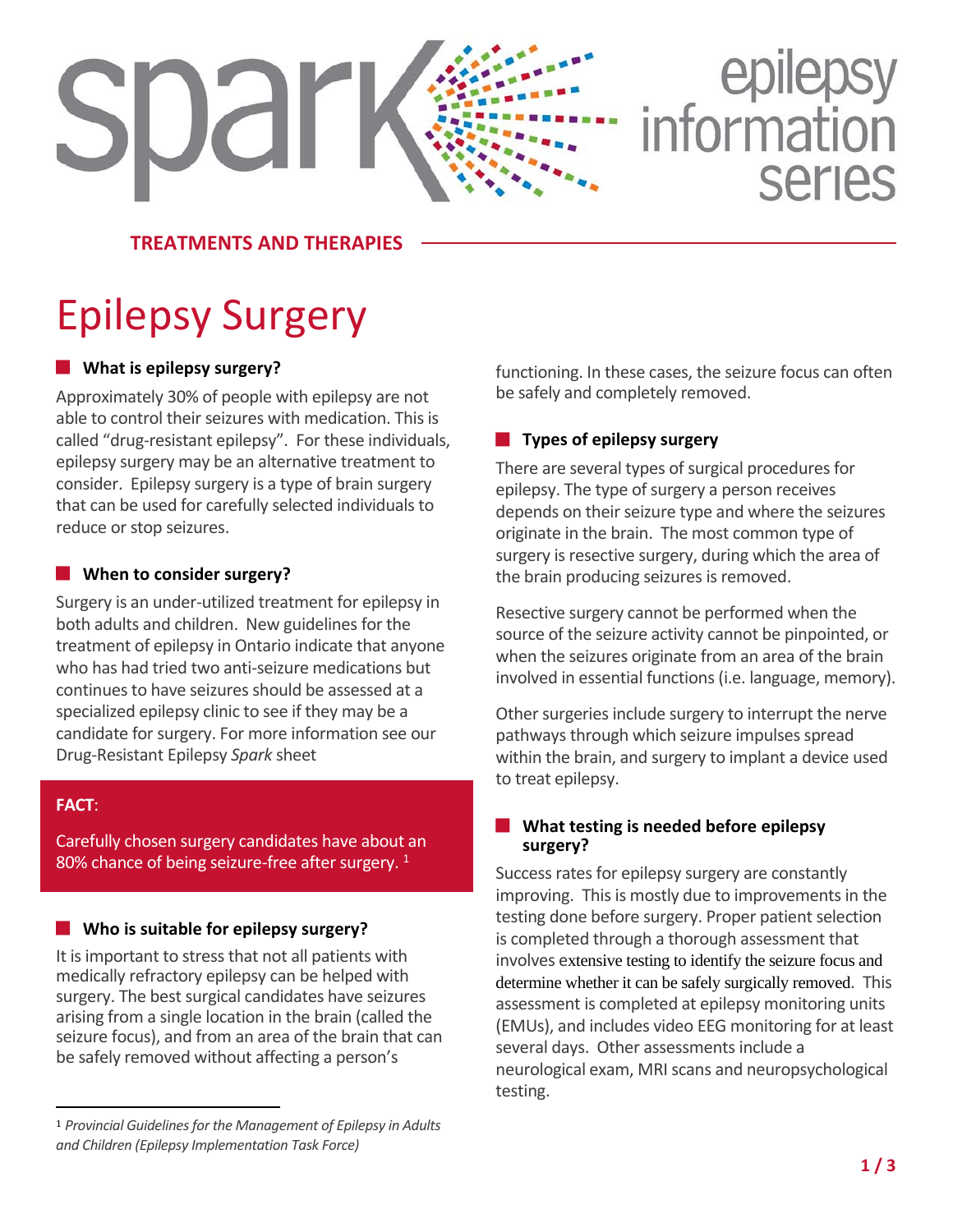

### Epilepsy Surgery *continued*

### **What should a person and their family expect from epilepsy surgery?**

It's important for the person with epilepsy and their family to have realistic expectations of the results of the surgery. Here are a few things to consider:

- After surgery, some people become completely seizure-free, and others have no improvement at all.
- Many people fall between these extremes, having fewer seizures or seizures that are less intense.
- Some people may be able to lower or simplify their anti-seizure medications, under a doctor's supervision, if seizure control improves.
- After a person has been thoroughly evaluated for surgery, the likelihood of seizure freedom and potential risks can be explained more specific to their own situation.

### **What are the possible benefits of surgery?**

In patients with an identified focal seizure focus, the success rate of surgery is up to 80 per cent. This is the number of patients who will be seizure free for five years after surgery, with some patients experiencing occasional auras and some still taking anti-seizure medication.

For patients with generalized seizures that don't start from a specific spot in the brain, the results are not as good. However, these patients may still get some benefits from surgery.

### **What are the possible risks of surgery?**

As with any operation, there are risks from surgery for epilepsy. The risks depend on the area of the brain operated on, and may include producing a disturbance in motor strength, sensation, vision or speech. There have also been rare cases of people dying from epilepsy surgery.

Fortunately, with continuing improvements in neurosurgery, the chances of long lasting complications are small, at approximately two per cent. The benefits of surgery should be weighed carefully against its risks, however, because there is no guarantee that it will be successful in controlling seizures.

**TIP:** According to the provincial epilepsy management guidelines(pg. 24), if you have tried two anti-seizure medications and are still having seizures, ask your neurologist for a referral to a specialized epilepsy centre, where you can be assessed for surgery.

### **Where is epilepsy surgery performed in Ontario?**

Surgery assessments can be completed at the following hospitals:

- Hamilton Health Sciences, Hamilton (Adult & Pediatric)
- The Ottawa Hospital, Ottawa (Adult)
- Children's Hospital of Eastern Ontario, Ottawa (Pediatric)
- Kingston General Hospital, Kingston (Adult & Pediatric)